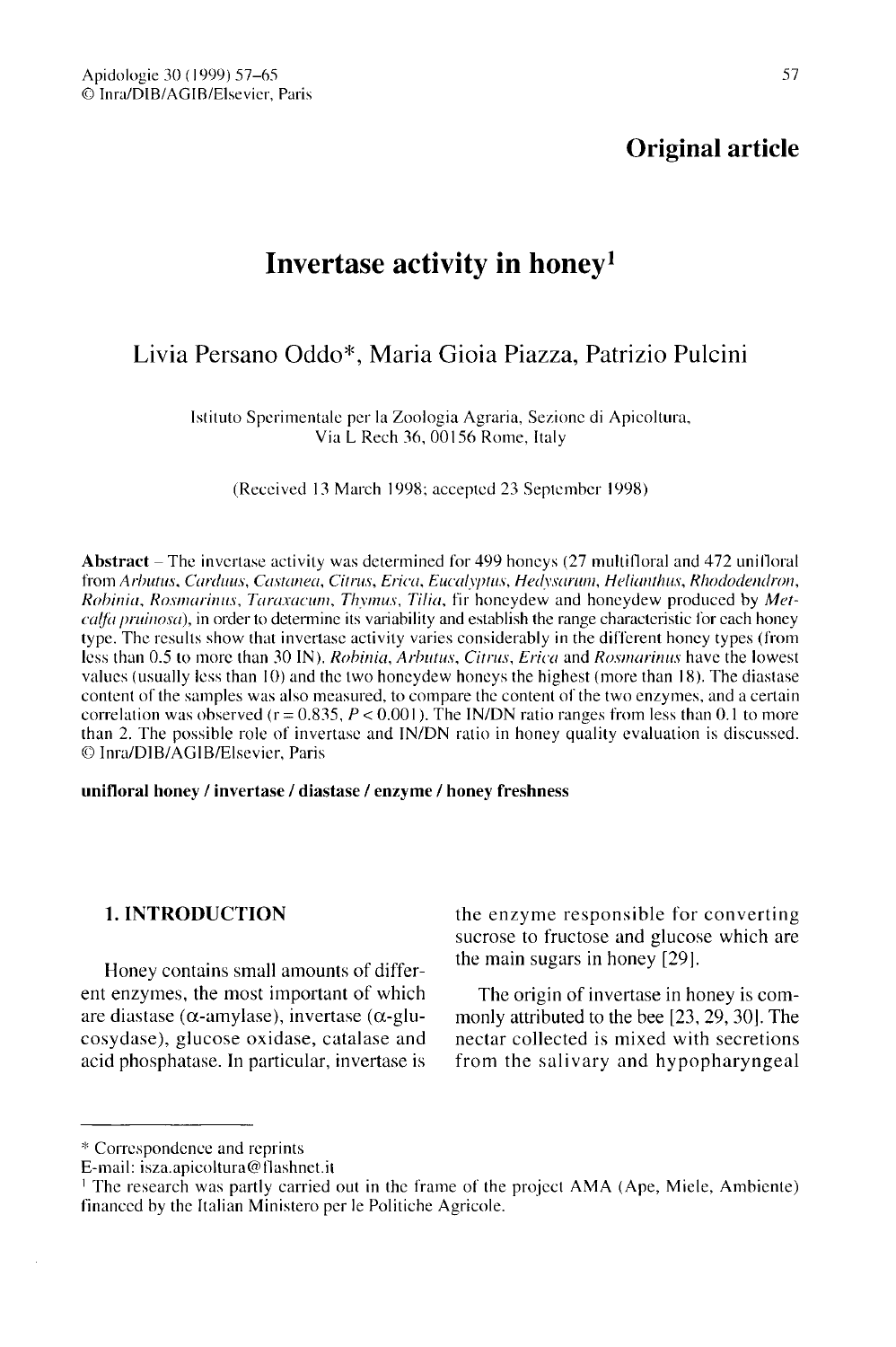glands of foraging bees. In the hive, when the nectar is passed from bee to bee before being stored in the cells, more secretions are added, enabling nectar to ripen into honey  $[19]$ . This process – and consequently the amount of added enzymes - depends on various factors such as age, diet and physiological stage of the bees, strength of the colony, temperature, abundance of nectar flow, etc. [4, 5, 10, 12, 13, 26].

Enzymes as honey components have been the object of much research over the years: the primary interest was as a possible means of distinguishing between natural and artificial honeys [29], but diastase and invertase are largely used in Europe as a measure of honey freshness, because their activity decreases in old or heated honeys [6-9, 11,22,24,32].

In previous research [20], the variability of diastase content in honeys of different botanical origin was studied. The aim of the present research is to determine whether the same variability occurs for invertase activity, and establish the range of activity for each honey type. In addition, the possible role of invertase in honey quality evaluation is discussed.

### 2. MATERIALS AND METHODS

Invertase activity was determined for 499 honeys: 27 of them were multifloral and 472 were unifloral, from the following sources: Arbutus, Carduus, Castanea, Citrus, Erica, Eucalyptus, Hedysarum, Helianthus, Rhododendron, Robinia, Rosmarinus, Taraxacum, Thymus, Tilia, fir honeydew and honeydew produced by Metcalfa pruinosa (Say). The botanical origin of the samples was established by their melissopalynological, organoleptic and physico-chemical characteristics [21]. The multifloral samples were from various regions, different phytogeographical areas and altitudes. The honeys, produced in 1995–1997, were kept at  $-20$  °C until they were analysed. Their freshness was verified through HMF determination (samples with more than 10 mg/kg were rejected).

Invertase was determined using the Siegenthaler method [25], harmonised by the European Honey Commission [3]. The enzyme activity is evaluated photometrically, by measuring the decomposition of the substrate p-nitrophenyl α-D glucopyranoside into the product p-nitrophenol (which has a maximum absorbance at 400 nm). The results were expressed as invertase number (IN). The IN indicates the amount of sucrose per gram hydrolysed in I h by the enzymes contained in 100 g of honey under test conditions.

The diastase activity of the same samples was also measured, in order to compare the content of the two enzymes. It was evaluated by the Phadebas method [2, 3], and results were expressed in Schade units (or diastase number, DN). One unit corresponds to the enzyme activity of I g honey that can hydrolyse 0.01 g of starch in 1 h at 40  $^{\circ}$ C.

### 3. RESULTS

## 3.1. Invertase

The results of invertase determinations, reported in *table I*, show that this enzyme varies considerably in the different honey types studied (from less than 0.5 to more than 30 IN). Robinia, Arbutus, Citrus, Erica and Rosmarinus have the lowest values (mostly less than 10 IN). Honeys from Hedysarum, Taraxacum, Rhododendron, Carduus, Tilia and Helianthus show low to medium values (from 5 to 20), with considerable overlapping between one type and the next. Thymus, Eucalyptus and Castanea honeys have medium to high values (between 14 and 30 IN), the two honeydew honeys have the highest values (more than 18) and the multifloral samples range from 7 to 28 IN.

## 3.2. Diastase

The results of the diastase analysis (table  $I$ ) confirm the ranges already found on a different sampling in previous research [20, 21]: Arbutus honey shows the lowest values (DN from 0 to 8); honeys from Robinia, Erica, Taraxacum, Citrus, Rhododendron, are characterised by low values, almost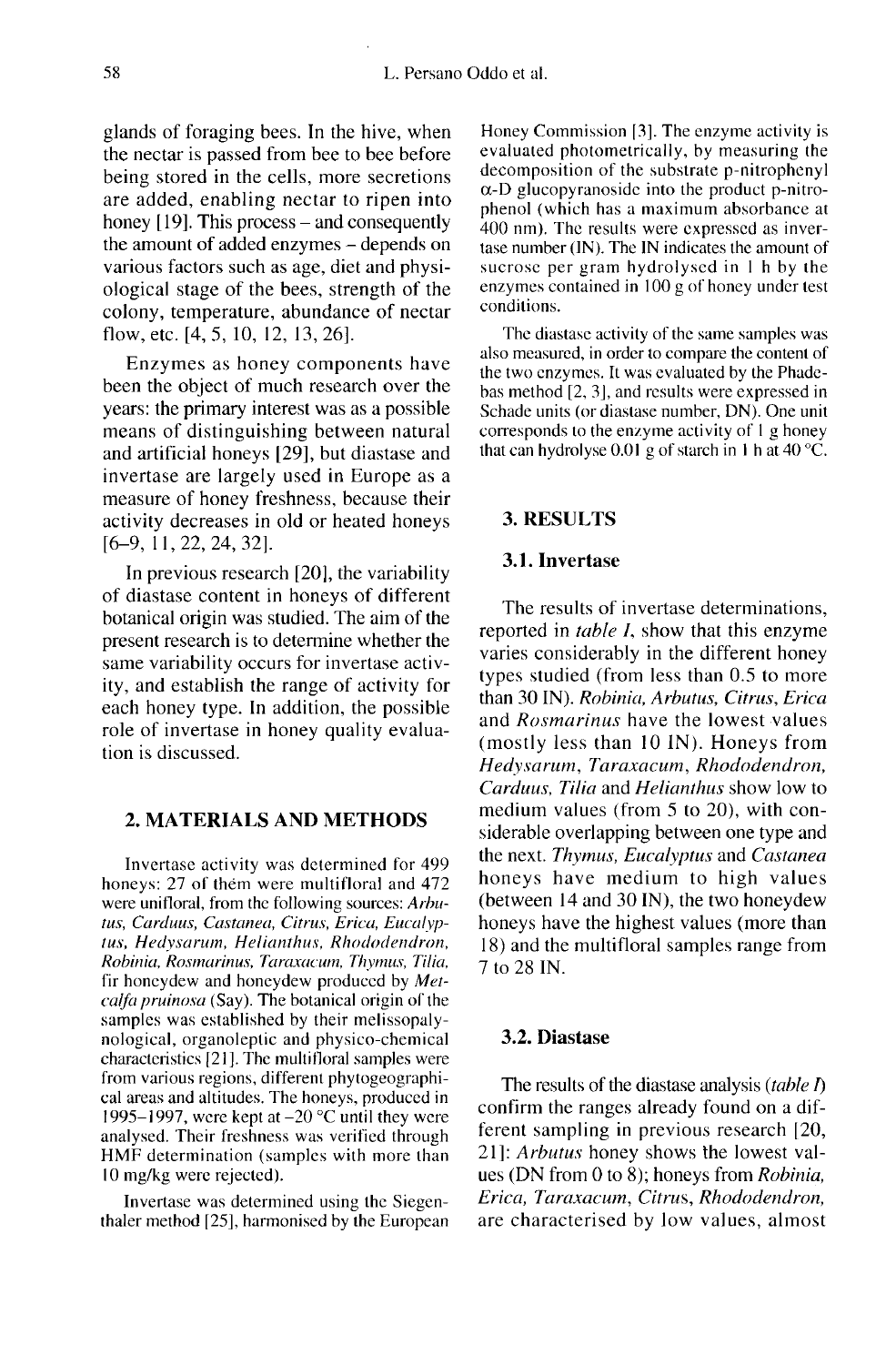| Honey type (n)           | Invertase content (IN)           |               |                               | Diastase content (DN) |                   | IN/DN ratio   |
|--------------------------|----------------------------------|---------------|-------------------------------|-----------------------|-------------------|---------------|
|                          | $x \pm s.d$                      | Min.-Max      | $x \pm s.d$                   | Min.-Max              | $x \pm s.d$       | Min.-Max.     |
| Robinia (40)             | $3.6 \pm 2.2$                    | $0.4 - 7.7$   | $8.3 \pm 2.3$                 | $3.9 - 14.9$          | $42 \pm 0.23$     | $-0.89$       |
| Arbutus (16)             | $4.0 \pm 2.8$                    | $0.5 - 8.9$   | $4.3 \pm 2.2$                 | $0.0 - 8.4$           | $.12 \pm 0.51$    | $0.40 - 2.03$ |
| Citrus (54)              | $5.3 \pm 2.3$                    | $1.0 - 9.5$   | $9.3 \pm 2.7$                 | $4.4 - 15.8$          | $0.57 \pm 0.21$   | $0.10 - 0.97$ |
| Erica (15)               | $6.1 \pm 3.4$                    | $1.6 - 10.7$  | $8.3 \pm 4.0$                 | $3.9 - 15.4$          | $0.54 \pm 0.22$   | $0.24 - 0.95$ |
| Rosmarinus (27)          | $8.3 \pm 2.1$                    | $3.9 - 11.8$  | $\overline{c}$<br>$8.8 \pm 1$ | $5.0 - 13.6$          | 0.14              | $0.73 - 1.32$ |
| Hedysarum (20)           | $9.0 \pm 3.0$                    | $5.0 - 14.0$  | $20.0 \pm 1$                  | $4.3 - 23.6$          | $0.44 \pm 0.13$   | $0.27 - 0.67$ |
| $\Gamma$ araxacum $(14)$ | $10.3 \pm 2.9$                   | $5.4 - 14.5$  | $9.1 \pm 1$                   | $4.8 - 13.6$          | $1.03 \pm 0.25$   | $0.58 - 1.35$ |
| Rhododendron (25)        | $1.1 \pm 2.7$                    | $7.3 - 17.7$  | $\frac{1}{2}$<br>$12.2 \pm 2$ | $8.2 - 15.8$          | $0.17$<br>$0.17$  | $0.68 - 1.32$ |
| Carduus (35)             | $12.6 \pm 2.8$                   | $6.5 - 16.4$  | 51<br>$20.0 \pm 1$            | $12.0 - 32.4$         | $0.64 \pm 0.13$   | $0.37 - 0.90$ |
| Tilia (33)               | $12.8 \pm 3.8$                   | $6.7 - 19.8$  | 3.9<br>$17.7 \pm 1$           | $12.0 - 27.2$         | $0.73 \pm 0.17$   | $.46 - 1.12$  |
| Helianthus (22)          | $13.0 \pm 2.4$                   | $9.0 - 16.3$  | $16.5 \pm 3.3$                | $12.0 - 23.0$         | $0.81 \pm 0.19$   | $0.40 - 1.23$ |
| Multifloral (27)         | $5.4 \pm 4.5$                    | $7.5 - 28.4$  | $22.0 \pm 6.0$                | $9.2 - 37.$           | $0.72 \pm 0.17$   | $0.33 - 1.04$ |
| Thymus (26)              | $18.4 \pm 3.5$                   | $3.8 - 26.8$  | $82.8 \pm 6.2$                | $1.0 - 50.0$          | $0.59 \pm 0.11$   | $0.38 - 0.92$ |
| Eucalyptus (47)          | 39<br>$21.0 \pm 1$               | $3.5 - 28.3$  | $24.0 \pm 5.6$                | $(4.1 - 35.9)$        | $0.90 \pm 0.22$   | $0.61 - 1.34$ |
| Castanea (40)            | $21.6 \pm 4.0$                   | $14.7 - 29.2$ | $24.9 \pm 4.7$                | $4.3 - 34.9$          | $0.88 \pm 0.14$   | $0.64 - 1.17$ |
| Metcalfa honeydew (39)   | 2.4<br>$23.4 \pm$                | $8.5 - 28.$   | 6.8<br>$32.9 +$               | $1.1 - 49.3$          | $0.73 \pm 0.13$   | $0.53 - 1.04$ |
| Abies honeydew (19)      | $\overline{3.0}$<br>$23.9 \pm 7$ | $7.9 - 30.6$  | $\frac{6}{9}$<br>$21.7 \pm$   | $15.0 - 39.9$         | $\pm 0.21$<br>113 | $0.77 - 1.42$ |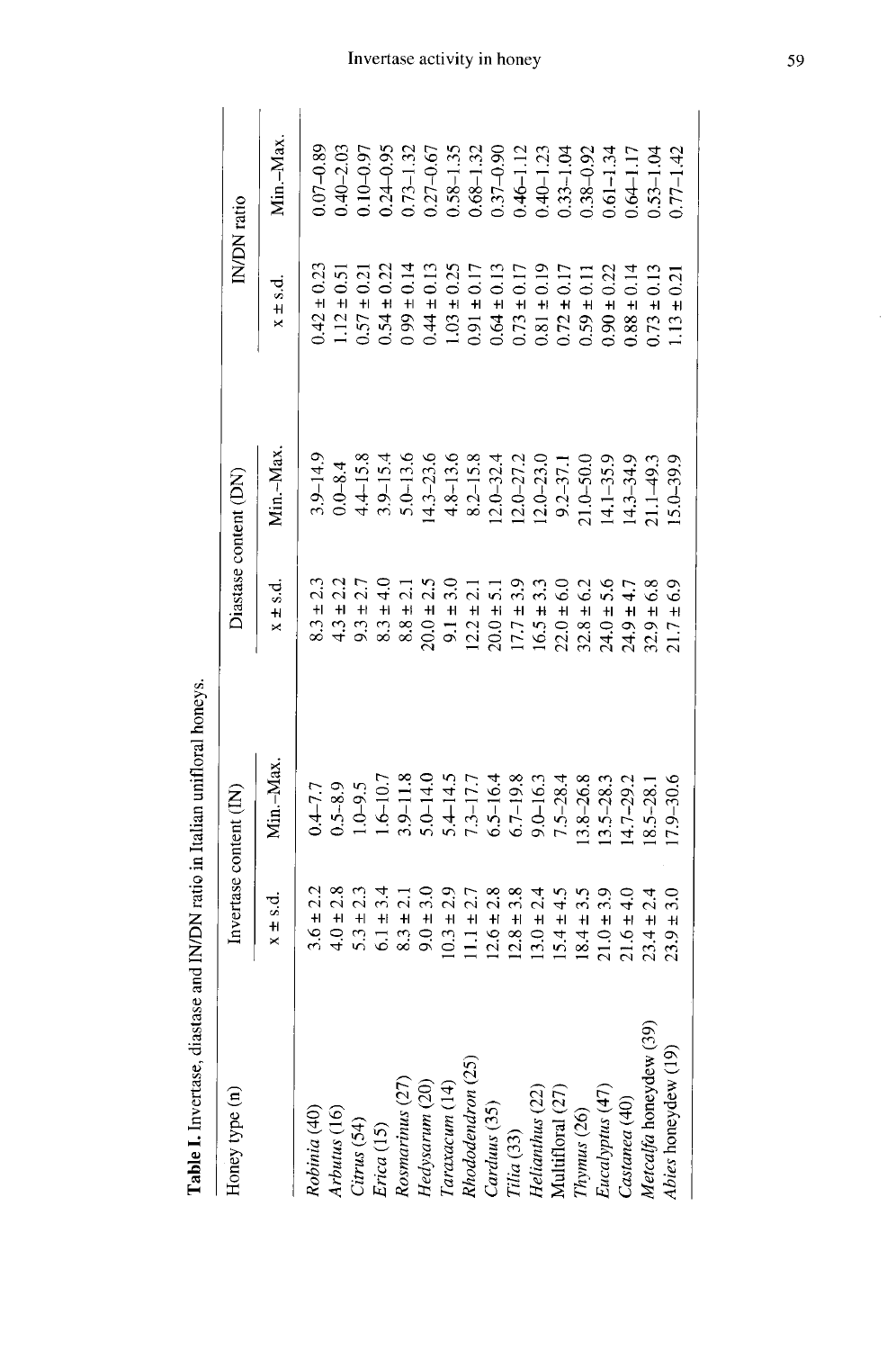always less than 15; Helianthus, Tilia, Hedysarum, Abies honeydew, Eucalyptus and Castanea honeys range mostly from 15 to 35; Thymus and honeydew from Metcalfa show the highest values (20-50). Two new types, Rosmarinus and Carduus, not described so far, are characterised by low  $(8.8 \pm 2.1)$  and medium-high values  $(20.0)$  $\pm$  5.1), respectively.

#### 3.3. Invertase/Diastase correlation

By comparing the invertase and diastase activity of the 499 samples (*figure 1*), a certain correlation is observed between the two enzymes ( $r = 0.835$ ,  $P < 0.001$ ) and, even if they do not follow exactly the same trend, honeys with a low invertase content generally also have a low diastase content and vice versa (figure 2). A very similar correlation coefficient ( $r = 0.878$ ) was found by Huidobro et al. [14]; slightly lower  $(r = 0.738)$ the one reported by Krauze and Krauze [17].

The results of invertase/diastase ratio (table  $I$ ) show quite a wide variability, both between and within different honey types, from less than 0.1 to more than 2.

### 4. DISCUSSION

#### 4.1. Variability in invertase content

Our results on invertase content in different honey types, are more or less similar to those found by Dustmann et al. [8], Krauze and Zalewski [ 18] and Huidobro et al. [ 14]. Notably different values are reported by Karaboumioti and Drimjias [15] for Thy *mus* and for *Abies* honeydew:  $35 \pm 9$  and  $39.7 \pm 8.7$  U/kg<sup>1</sup>, respectively (corresponding to  $4.8 \pm 1.2$  and  $5.4 \pm 1.2$  IN), while their results for Citrus are in the same range as ours ( $23.2 \pm 8.8$  U/kg, corresponding to  $3.2 \pm 1.2$  IN).

The variability in enzyme activity found in the different honey types is probably due to a series of factors, such as: nectar collection period (and consequently the physiological stage of the colony); abundance of nectar flow and its sugar content (a high flow of concentrated nectar leads to lower enzyme content); age of the bees (when the honey bee becomes a forager its glands produce more digestive enzymes); pollen consumption, etc. [4, 5, 10, 12, 13, 26].

Arbutus honey, which is produced in late autumn, has virtually no enzymes at all, probably because in overwintering bees the gland activity is considerably reduced. Erica, Citrus and Rosmarinus honeys are collected in early spring when the colony feeds brood and young bees, whose glands produce less enzymes, are predominant. The low enzyme content in Robinia honey is probably due to the high nectar flow that does not allow bees to adequately process it. All honeys with a high enzyme content are produced in summer when brood rearing is less intensive and foragers are predominant; in particular, honeydew honeys, which have the highest invertase content, derive from a raw material (honeydew) already rich in enzymes, especially invertase, coming from the secretions of the salivary glands and the gut of plant-sucking insects [ 19].

#### 4.2. Evaluation of honey freshness

Honey freshness is generally evaluated by determining the value of parameters that increase or decrease with overheating and/or ageing. The most commonly used are hydroxymethylfurfurale (HMF), diastase and invertase. The first is produced by the degradation of fructose: it is virtually absent in fresh honey and increases more or less quickly, according to storage conditions and certain chemical properties of the honey,

<sup>&</sup>lt;sup>1</sup> 1 U/kg = the enzyme activity that can transform 1  $\mu$ M substrate in 1 min under optimal conditions. It corresponds to 7.345 IN.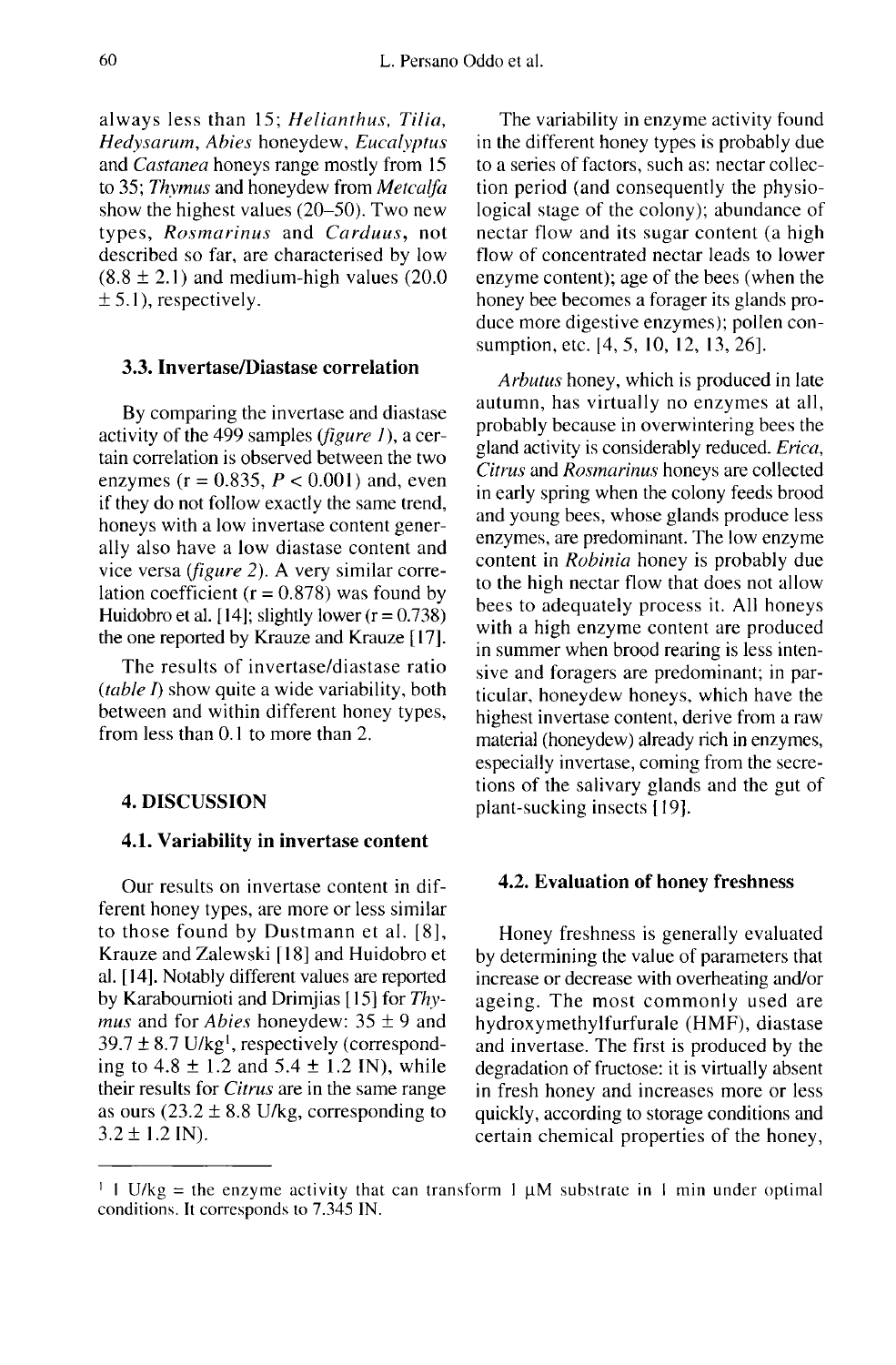

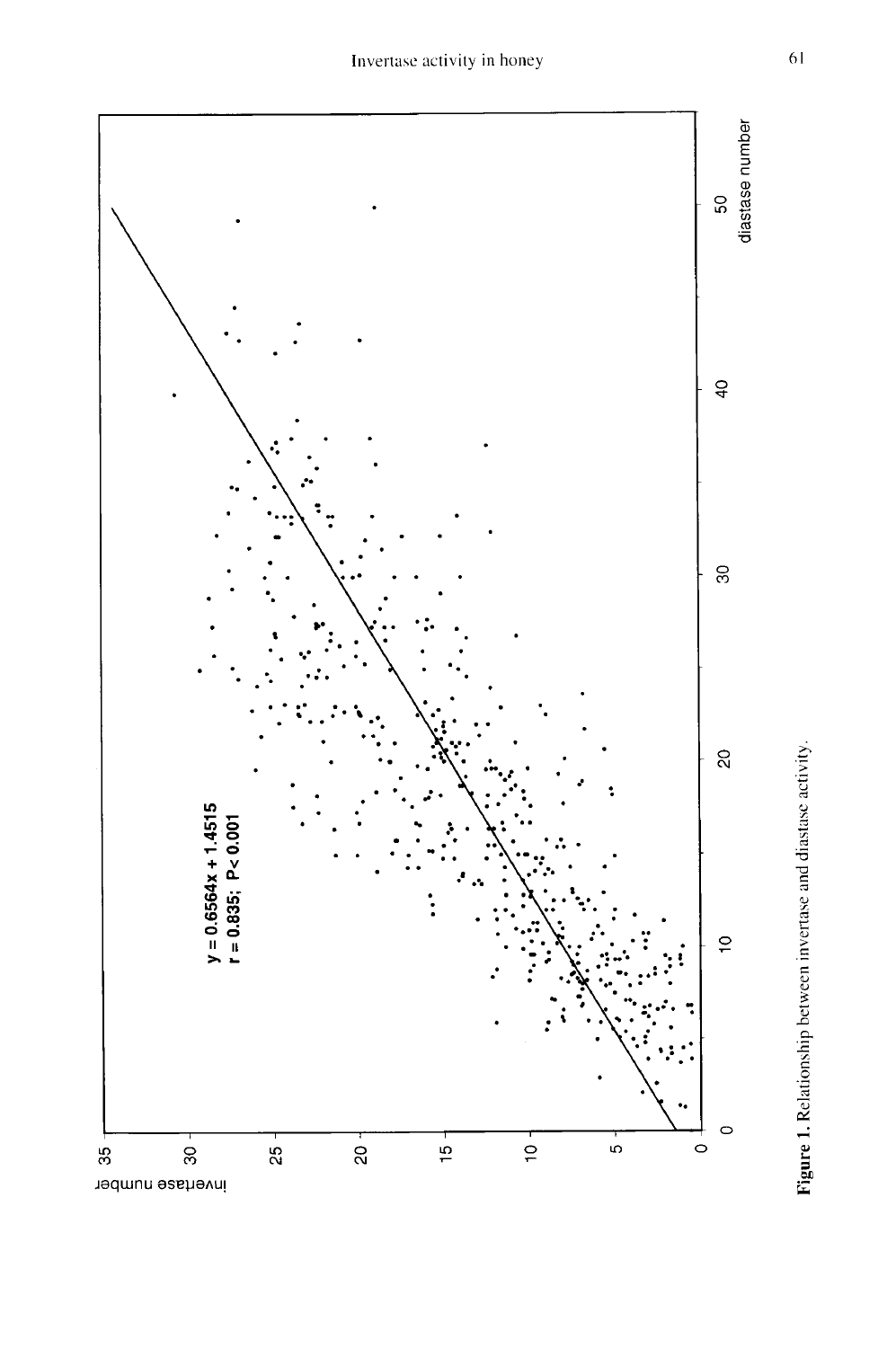



Figure 2. Invertase and diastase average values in different unifloral honeys.

Invertase number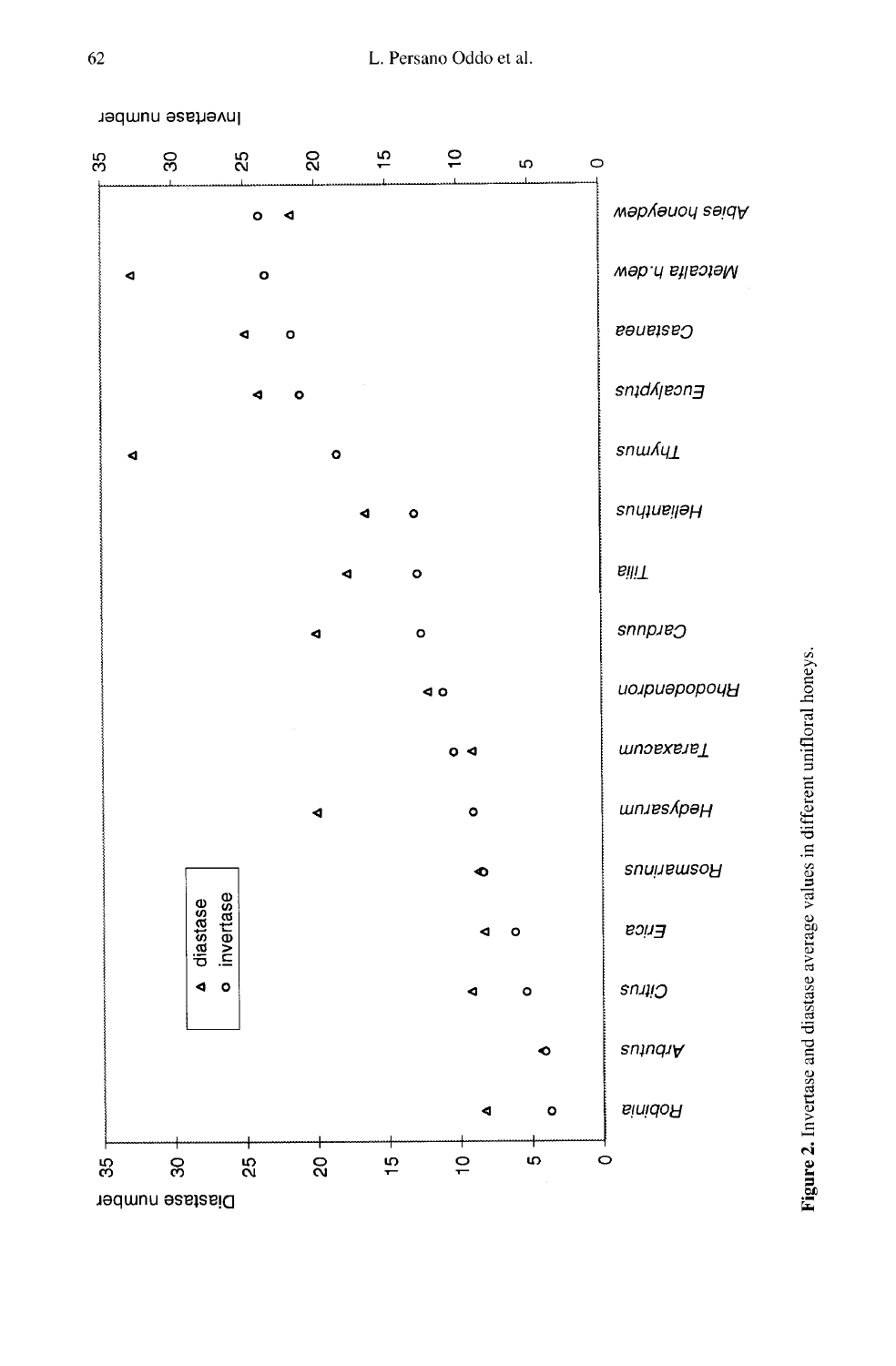such as acidity. As already mentioned, the two enzymes are added by the honey bee and their activity decreases in old or heated honey.

HMF and diastase are included as international quality standards for honey [6, 9], but invertase is considered better than diastase as a freshness index because it is more sensitive to heating [7, 8, 11, 24, 32]. It therefore seems to be a more suitable parameter for the evaluation of specially labelled high quality honeys.

However, in an attempt to establish limits for this parameter, its variability from one type of honey to another must be taken into account. Our data on multifloral and unifloral samples suggest that the invertase content of most honeys falls in the range 5-20 IN. A reasonable general limit could therefore be 'not less than 5 IN', but a different value should be prescribed for lowenzyme honeys (for example 0.5 IN for Robinia and Arbutus, I IN for Citrus and Erica, 4 for Rosmarinus). On the other hand, a limit of 5 IN could be too permissive for honeys with a high invertase content (*Thy*mus, Eucalyptus, Castanea and the two honeydew honeys) for which a limit of 'not less than 13 IN' would be more suitable. In short, any limit could be unfairly severe for some honeys and too permissive for others. When the invertase activity of a sample is measured, it is hard to interpret the result in terms of freshness: since the initial value is unknown, there is no correct starting point from which to evaluate possible overheating or ageing effects.

The same problem obviously exists for diastase [20, 27, 28]. White [31] strongly criticises the use of diastase as quality standard for honey: "Where can one set the starting point from which to calculate a heat damage or so-called partial destruction? The entire approach is in error because of this factor". The same argumentation can be applied to the introduction of invertase as quality standard.

Also the invertase/diastase ratio does not seem to give better information. Some authors [1, 16, 22] studied the invertase/diastase ratio in fresh and stored or heated honeys. Since invertase is more susceptible to temperature than diastase, the ratio is supposed to be the best measure for honey freshness. In particular, according to Kiermeier and Köberlein [16], the value of IN/DN ratio should be greater than 0.5 in fresh honey, and between 0.2 and 0.5 in commercial honeys. In our research we did not analyse old or heated samples, but our results on IN/DN ratio, based on fresh honeys, show such a wide range  $(0.1-2)$ , that it seems hard to draw any conclusion about the use of this parameter for detecting honey freshness.

In conclusion, HMF remains the more reliable indicator for the evaluation of honey freshness. It starts from nil in all honeys and, once a limit is established, more or less strict according to the required quality level, it has the same significance for all honeys. Enzymes can be a useful complement, but mostly as a parameter to characterise unifloral honeys.

Résumé - Activité de l'invertase dans les miels. On a mesuré l'activité de l'invertase (α-glucosidase) dans 499 miels (27 miels multifloraux et 472 miels monofloraux de Arbutus, Carduus, Castanea, Citrus, Erica, Eucalyptus, Hedysarum, Helianthus, Rhododendron, Robinia, Rosmarinus, Taraxacum, Thymus, Tilia, de miellat de sapin et de miellat produit par Metcalfa pruinosa) afin de déterminer la variabilité et d'établir le domaine d'activité pour chaque type de miel. Les résultats (tableau I) montrent que l'activité de l'invertase varie d'un type de miel à l'autre : l'indice d'invertase (IN) est compris entre 0,5 et 30. Les miels de Robinia, Arbutus, Citrus, Erica et Rosmarinus ont les valeurs les plus basses, en général inférieures à 10 ; les miels d'Hedysarum, Taraxacum, Rhododendron, Carduus, Tilia et Helian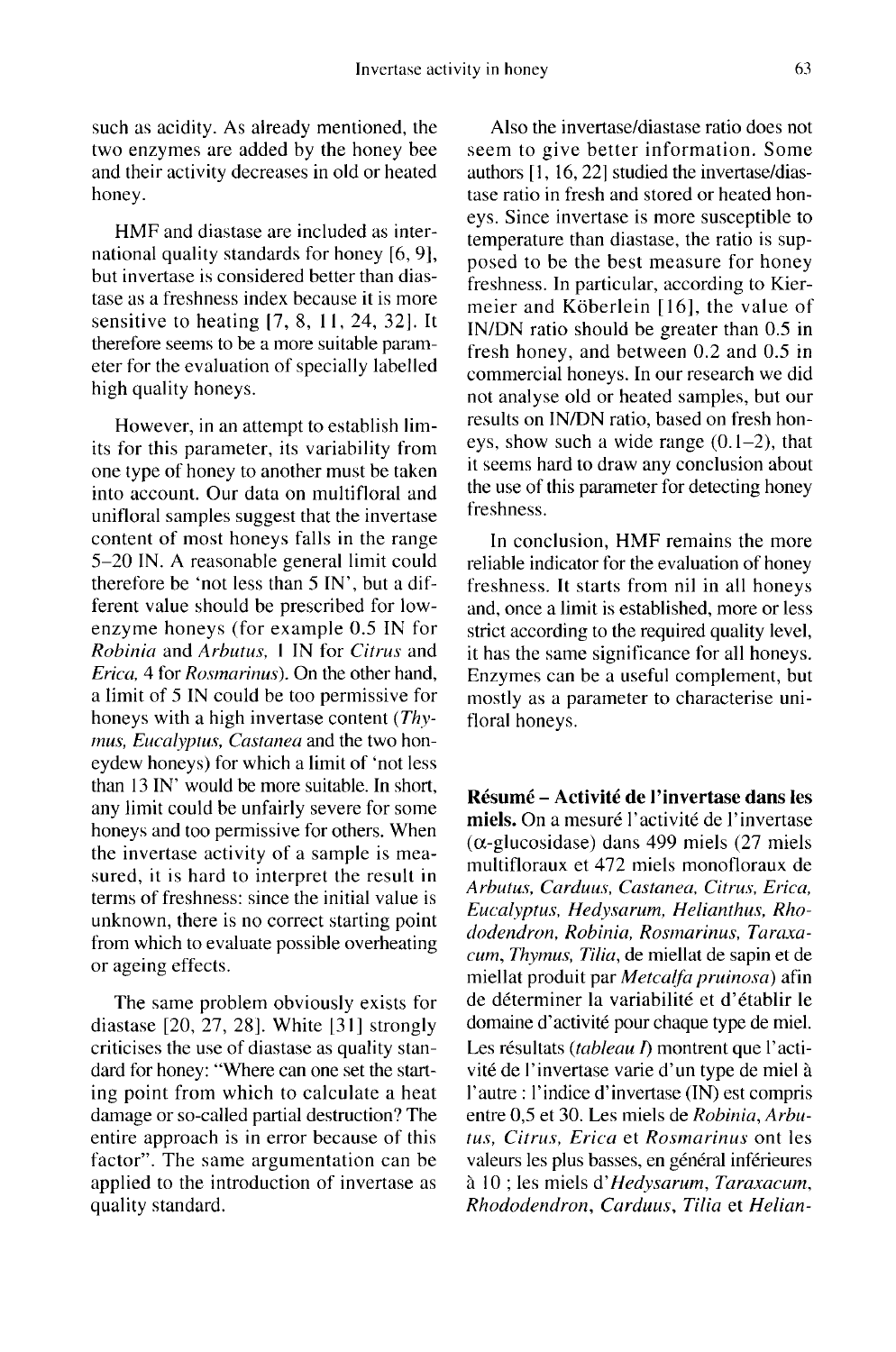thus ont des valeurs faibles à moyennes, entre 5 et 20 ; ceux de Thymus, Eucalyptus et Castanea des valeurs moyennes à fortes, entre 14 et 30 et les deux miels de miellat ont les valeurs les plus élevées, supérieures à 18. L'indice des miels multifloraux est compris entre 7 et 28.

On a également mesuré la diastase (α-amylase) des mêmes échantillons pour comparer la teneur des miels en ces deux enzymes  $(tableau D)$ . On observe une certaine corrélation entre l'activité de l'invertase et celle de la diastase ( $r = 0.835$ ,  $P < 0.001$ ). Les miels qui ont une faible teneur en invertase ont généralement aussi une faible teneur en diastase et vice versa (figure 2). Le rapport indice d'invertase/indice diastasique (IN/DN) présente une large variabilité, que ce soit entre les divers types de miels qu'à l'intérieur d'un même type (tableau I); il va de moins de 0,1 à plus de 2.

La variabilité de l'activité enzymatique est probablement due à un ensemble de facteurs tels que l'abondance de la miellée et sa teneur en sucres, le stade physiologique de la colonie, l'âge des abeilles, etc... La discussion porte sur le rôle de l'invertase, plus sensible à la chaleur que la diastase, et du rapport IN/DN dans l'évaluation de l'état de fraîcheur du miel. Il faut prendre en compte cette variabilité lorsqu'on détermine comme normes de qualité. © Inra/DIB/ AGIB/Elsevier, Paris

## miel monofloral / invertase / diastase / activité enzymatique / contrôle qualité

Zusammenfassung - Invertaseaktivität im Honig. Für 499 Honige wurde die Invertaseaktivität bestimmt, um die Variabilität zu bestimmen und um den Bereich der Aktivität für jeden Honig festzulegen. Untersucht wurden 27 multiflorale und 472 uniflorale Honige von Arbutus, Carduus, Castanea, Citrus, Erica, Eucalyptus, Hedys arum, Helianthus, Rhododendron, Robinia,

Rosmarinus, Taraxacum, Thymus, Tilia, Tannenhonigtau und Honigtau von Metcalfa pruinosa.,

Die Ergebnisse (Tabelle I) zeigen, daβ die Invertaseaktivität in den verschiedenen Honigensorten unterschiedlich ist (von weniger als 0,5 bis mehr als 30 IN). Rohinia, Arbutus, Citrus, Erica und Rosmarinus haben die niedigsten Werte (meist weniger als 10 IN); Honige von Hedysarum, Taraxacum, Rhododendron, Carduus, and Helianthus zeigen niedrige bis mittlere Werte (5-20); Honige von Thymus, Eucalyptus and Castanea mittlere bis hohe (zwischen 14 und 30), und die beiden Honigtauhonige die höchsten Werte (mehr als 18 IN). Die multifloralen Proben erreichten 7 bis 28 IN. Von denselben Proben wurde zusätzlich die Diastaseaktivität bestimmt, um den Gehalt der beiden Enzyme zu vergleichen (Tabelle I). Es ergab sich eine gewisse Korrelation (Abb. 1) zwischen der Invertase- und Diastaseaktivität ( $r = 0.835$ ,  $P < 0.001$ ). Honige mit einem niedrigen Invertasegehalt haben normalerweise auch einen geringen Anteil von Diastase und vice versa (Abb. 2). Das Verhältnis von IN/DN (Tabelle I) weist eine große Variabilität von weniger als 0.1 bis mehr als 2 auf, sowohl zwischen als auch innerhalb der verschiedenen Honigsorte.

Diese Variabilität der Enzymaktivität hängt wahrscheinlich von vielen Faktoren ab, wie der Häufigkeit des Nektarangebots und seines Zuckergehaltes, dem physiologischen Zustand des Volkes, dem Alter der Bienen, usw.

Die Bedeutung von beiden Enzymen, Invertase (diese ist empfindlicher gegen Erhitzung als Diastase) und des IN/DN Verhältnis für eine Bewertung der Frische eines Honigs wird diskutiert. Bei der Erstellung von möglichen Grenzwerten durch diese Parameter als Qualitätsstandard muß ihre Variabilität berücksichtigt werden. © Inra/ DIB/AGIB/Elsevier, Paris

## Uniflorale Honige / Invertase / Diastase / Enzyme / Frische des Honigs